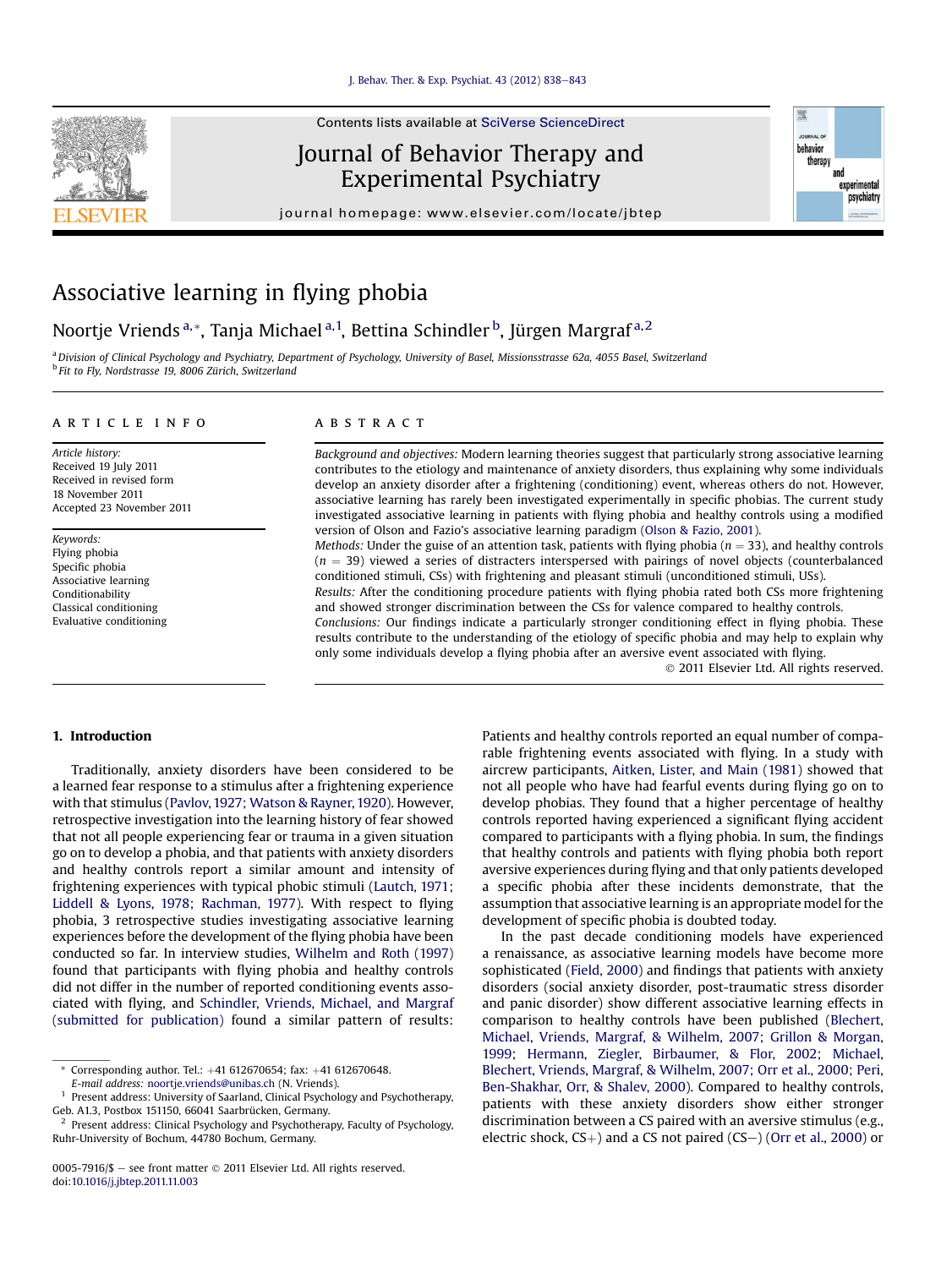stronger CRs to both CSs, indicating stimulus generalization [\(Mineka](#page-5-0) [& Zinbarg, 1996\)](#page-5-0), or weaker inhibition of the fear response in the presence of safety signals ([Davis, Falls, & Gewirtz, 2000\)](#page-5-0). These results indicate that patients may have developed the disorder because of their propensity to form particular strong conditioning responses or they might reflect an epiphenomenon contributing to the maintenance of the disorder. Although specific phobias are the most common anxiety disorders ([Kessler et al., 2005\)](#page-5-0), to date associative learning has only been investigated in spider phobia.

[Schweckendiek et al. \(2011\)](#page-5-0) used a novel picture-picture conditioning paradigm and found that patients with spider phobia showed enhanced brain activation to a CS that was paired with phobiarelevant pictures (US) and not to CSs that were paired with nonphobic aversive USs or neutral pictures in the fear network. Regarding verbal ratings (e.g., fear, valence), patients showed higher discrimination between the CSs that were paired with phobic or nonphobic USs and neutral USs compared to healthy controls. These results show a phobia-relevant conditionabilty effect measured by brain activation and a general conditionability effect (independent from phobia-(ir)relevant USs) measured by verbal ratings. Thus indeed a stronger conditioning effect might play a role in specific phobia at least at subjective levels.

In the present study we experimentally investigated associative learning effects in flying phobia, using a modified version of the associative learning paradigm of Olson and Fazio  $(2001, 2002)^3$  for its lifelike design. As in everyday life, in which many associations will be formed between flying and mildly aversive USs (e.g., hard work life, reports of turbulent flights), this paradigm uses mildly aversive USs, namely words and pictures. Further, similar to the associations of flying in real life with pleasant (e.g., holidays, nice view, smiling crew) and frightening (e.g., strange movements in the plane, reports of flying accidents on TV) stimuli, this paradigm uses several pleasant and frightening USs. Finally, the participants view, under the guise of an attention and surveillance task, a series of random images and words (430 trials) interspersed with CS-US pairings (40 trials), making it closer to real life in the sense that associative learning always takes place within a context of many distracting stimuli. In our paradigm, neutral novel cartoon characters served as CSs. Of the 2 counterbalanced CSs 1 CS was paired with 10 different pleasant USs (CSpleas) and the other CS with 10 different frightening USs (CSfear). In a subsequent evaluation task participants rated how anxious they feel when viewing the CSs and their valence. Stronger associative learning was measured by the differentiation between CSfear and CSpleas ([Orr et al., 2000](#page-5-0)) as well as generalization of the CSfear to the CSpleas [\(Davis et al., 2000\)](#page-5-0). Recent studies have shown that increased contingency awareness in healthy participants is often correlated with stronger associative learning [\(Pleyers, Corneille, Luminet, & Yzerbyt, 2007\)](#page-5-0). Thus, we also explored if contingency awareness of the CS-US pairings influences conditionability.

# 2. Method

## 2.1. Participants

The present sample consisted of 33 patients with flying phobia according to the Diagnostic and Statistical Manual of Mental Disorders-4th edition ([APA, 1994](#page-5-0)) and 39 healthy controls. The clinical sample comprised patients who decided to join a fear-of-

#### Table 1

Sociodemographics and DSM-IV diagnoses of the flying phobia group and healthy control group.

| Variable                            | Flying phobia<br>Healthy controls<br>patients $N = 33$<br>$N = 39$ |            |  |
|-------------------------------------|--------------------------------------------------------------------|------------|--|
| Sex (men) $N$ (%)                   | 13 (39.4)                                                          | 20(51.3)   |  |
| Age in years, $M(SD)$               | 36.4(9.3)                                                          | 36.1(11.1) |  |
| Education, N (%)                    |                                                                    |            |  |
| Apprenticeship                      | 17(51.5)                                                           | 15(38.5)   |  |
| Secondary school                    | 2(6.1)                                                             | 7(17.9)    |  |
| Comprehensive and technical college | 8(24.2)                                                            | 8(20.5)    |  |
| University                          | 6(18.2)                                                            | 9(23.1)    |  |
| Current diagnoses, N (%)            |                                                                    |            |  |
| Primary diagnosis                   |                                                                    |            |  |
| Flying phobia                       | 33 (100)                                                           | $\Omega$   |  |
| Secondary diagnosis                 |                                                                    |            |  |
| Agoraphobia                         | 7(21.2)                                                            | $\Omega$   |  |
| Other specific phobia               | 2(6.1)                                                             | $\Omega$   |  |
| Social phobia                       | 1(3.0)                                                             | $\Omega$   |  |
| Generalized anxiety disorder        | 1(3.0)                                                             | $\Omega$   |  |
| Total                               | 11 (33.3)                                                          | $\Omega$   |  |
| Third diagnosis                     |                                                                    |            |  |
| Agoraphobia                         | 1(3.0)                                                             | $\Omega$   |  |
| Other specific phobia               | 1(3.0)                                                             | $\Omega$   |  |
| Eating disorder                     | 1(3.0)                                                             | $\Omega$   |  |
| Generalized anxiety disorder        | 1(3.0)                                                             | 0          |  |
| Total                               | 4(12.1)                                                            | $\Omega$   |  |
| Past diagnoses, N (%)               |                                                                    |            |  |
| Major depression                    | 9(27.3)                                                            | 8(5.1)     |  |
| Panic disorder with agoraphobia     | 3(9.0)                                                             | 0          |  |
| Post-traumatic stress disorder      | 2(6.0)                                                             | $\Omega$   |  |
| Panic disorder                      | 1(3.0)                                                             | $\Omega$   |  |
| Eating disorder                     | 2(6.0)                                                             | 1(2.6)     |  |

flying weekend seminar run by one of the authors  $(B.S.)$ .<sup>4</sup> This seminar included cognitive behavior treatment (including a flight in Europe) and technical information about airplanes and flying.

All participants of the clinical sample fulfilled the DSM-IV criteria of specific phobia (flying). Table 1 presents current primary, comorbid, and past psychological disorders for all participants. 11 patients with flying phobia had a secondary diagnosis, which was mainly another anxiety disorder ( $N = 10, 30.3\%$ ). 4 patients (12%) had a third co-morbid disorder that was also mainly (9% of all, 75% of 4) an anxiety disorder. The author B.S. diagnosed patients and healthy controls using the Mini-DIPS [\(Margraf, 1994\)](#page-5-0). The DIPS is the German version of the Anxiety Disorders Interview Schedule [\(DiNardo &](#page-5-0) [Barlow, 1988\)](#page-5-0). The Mini-DIPS is the short form of this structured interview following  $DSM-N$  criteria for current (6 months) and lifetime prevalence of the following disorders: Anxiety, affective, somatization, obsessive-compulsive, and eating. Furthermore, it allows the exclusion of patients with schizophrenic psychoses.

The healthy control group consisted of 39 participants who were recruited through announcements at the University of Basel. Exclusion criteria for the healthy control group were fulfilling the DSM-IV criteria of any lifetime anxiety disorder, fulfilling the DSM-IV criteria of a current psychiatric disorder according to the Mini-DIPS (see Table 1), or being an airline employee. All participants of the clinical and the control sample had flown before. The clinical sample and the control sample were matched with respect to age, sex, and education (see Table 1).

#### 2.2. Procedures and stimuli

On a website about a fear-of-flying weekend seminar in Zürich (Switzerland), interested people filled out a contact form. An email

 $\overline{\hspace{1cm}3}$  [Olson and Fazio \(2001, 2002\)](#page-5-0) call their paradigm evaluative conditioning, because they used negative and positive unconditioned stimuli (USs) to be associated with the conditioned stimuli. As we use mildly aversive frightening USs we prefer to call our paradigm an associative learning paradigm.

<sup>4</sup> B.S. is a trained cognitive behavior psychotherapist registered at the Federation of Swiss Psychologists (FSP).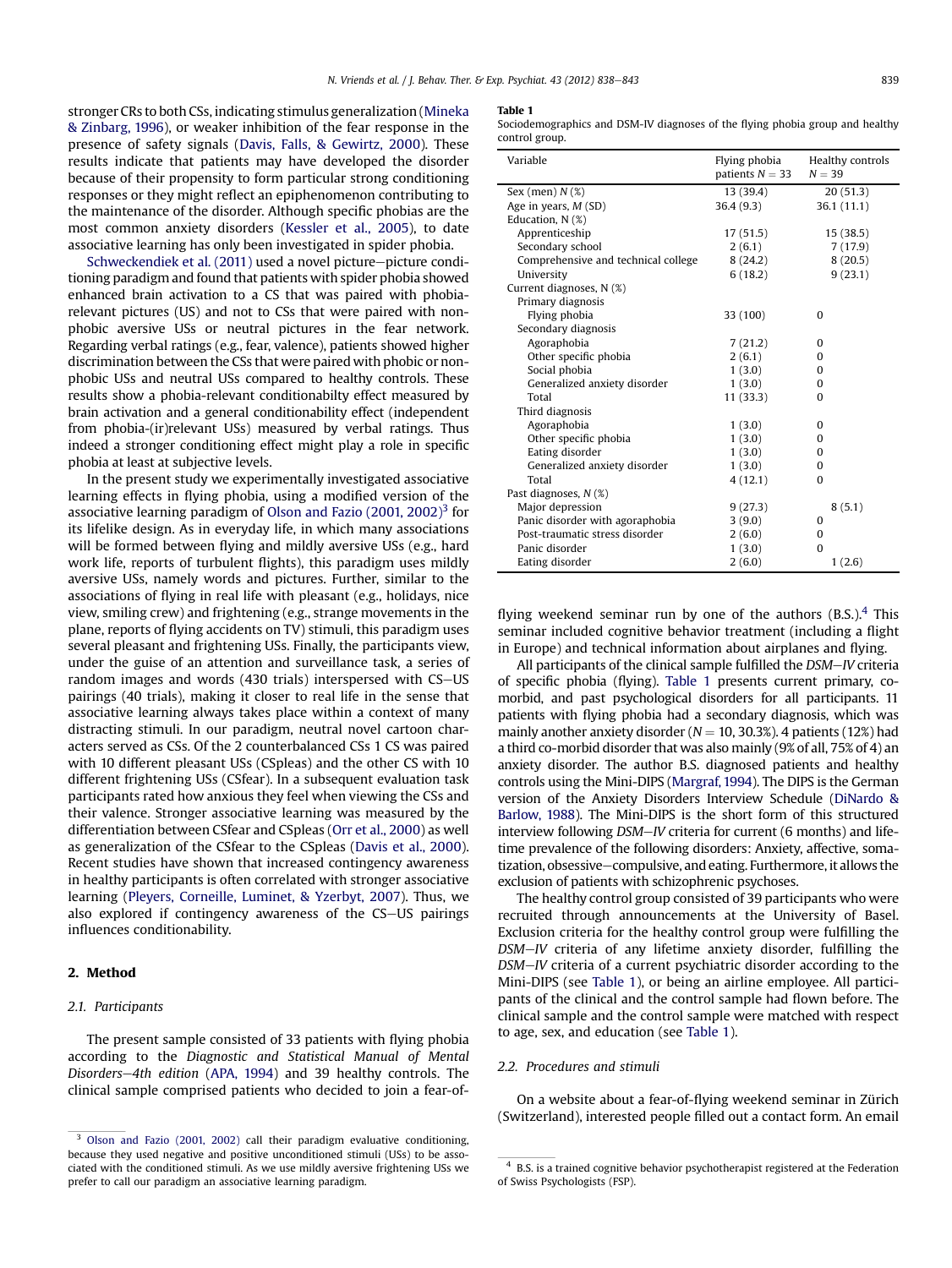reply informed them about the details of the next seminar and invited them to participate in the present study. They were told that they could join the seminar independently from participating in the study and that participation in the study was voluntary. If they were interested in joining the seminar (with or without participating in the study) they should telephone the therapist/experimenter (hereafter referred to as experimenter) to make an appointment. On arrival, participants gave written consent and completed the Mini-DIPS. Directly after the interview the experimenter informed the patients about the result of the interview including information about the diagnosis and if a cognitive behavioral psychotherapy in the form of a weekend treatment was indicated (depending on inter alia the diagnosis, severity and comorbid disorders). This was the case for all 33 patients. They went on to participate in the conditioning task, which was followed by the ratings and an affective priming task.<sup>5</sup> After the conditioning and priming task the experimenter interviewed the participants about their CS-US contingency awareness. Patients were orally debriefed and then either enrolled in therapy with author B.S. or - if they preferred - received counseling about their flying phobia. After being orally debriefed, controls received gifts (e.g., t-shirts and key fobs of a Swiss airline company) as a reward for participation.

## 2.3. Conditioning task

The conditioning procedure was a modified version of [Olson and](#page-5-0) Fazio'[s \(2001, 2002\)](#page-5-0) attitudinal conditioning task. The current version was developed and successfully evaluated by [Michael and](#page-5-0) [Vriends \(submitted for publication\)](#page-5-0). The task commenced with the instruction that the participants had to watch for target items and to press a response button if a target item appeared in a stream of distracter stimuli on a 19" PC monitor. The participants viewed 430 trials that were organized in 5 blocks of 86 trials. Each block contained 10 target items, 52 distracters (pictures and descriptions of objects, e.g., clock, umbrella, landscapes, and cartoons characters), 16 blank screens (leading to a less rhythmic appearance of the items), and 8 CS-US pairings. The 5 target items and the 2 CSs were neutral novel cartoon characters identified with Icelandic $<sup>6</sup>$  names—"Spardi" and</sup> "Keli". These 2 CSs were counterbalanced over the participants. Frightening USs consisted of 5 phobia-unspecific frightening pictures (e.g., woman held-up at knife point, conflagration)<sup>7</sup> and 5 frightening German adjectives (e.g., menacing, ominous (English translation)). Pleasant USs consisted of 5 pleasant pictures (e.g., sunset, baby) and 5 pleasant German adjectives (e.g., assuasive, empathetic (English translation)). Each US was twice paired with a CS distributed over the 5 blocks. The allocation of which cartoon character was associated with the frightening or pleasant stimuli was counterbalanced across participants. Triallength of each of the 86 trials per block was 1.5 s and the intertrial interval was 0 s within the blocks, resulting in a block length of 129 s. Thus there was a continuous sequence of pictures with no gaps (apart from 16 blank screens). After each block the participants received feedback on their reaction time to the target. For the following block a new target to watch for was introduced. The experimental software for all parts of the experiment was programmed with Presentation® (Neurobehavioral Systems, Inc., Albany, N.Y., USA).

## 2.4. Ratings

Subsequent to the conditioning procedure, participants were told that the researchers wanted to find out whether affective reactions to the distracter pictures interfere with the ability to respond rapidly to the targets. Therefore, we asked them to evaluate a subset of 10 pictures randomly chosen for each participant. In reality, we showed each participant the same set of 10 pictures, which included the 2 CSs, 2 comic figures that were shown as target items during the conditioning task, 4 neutral pictures (e.g, a sunset, a wall clock) that were shown as distractor pictures and 2 novel pictures of a greenback (1 dollar note) and of a milk can. The pictures were presented on a computer screen and participants judged them on a paper-and-pencil 6-point Likert scale with respect to how positive or negative they judged each picture  $(1 = positive, 6 = negative)$  and how anxious they felt when looking at each picture (1 = not anxious,  $6 =$  anxious).

#### 2.5. Measurement of explicit contingency awareness

Participants completed a post-experimental interview assessing their awareness of the experimental hypotheses and the US-CS association. As we wanted to compare more spontaneous answers to more directed answers, we formulated the open-ended questions from more general focusing on the experiment to more specific focusing on the contingency between the CS and US. As such, the interview started with the question "Was your attention drawn to something in particular during the experiment? (If so, what was it?)." Then, participants were asked about the stimuli presentation ("Did you recognize any regularity in the stimuli presentation?"). The following questions were more specific, asking the participant about recognizing regularity in the presentations of the comics and ending with the question "Did you think that the comics were paired with certain stimuli? (If yes, with which stimuli?)." 2 research assistants who were blind to the diagnostic group of the participants separately rated the answers of the contingency awareness interview on a 7-point scale (from 1 if the participant had absolutely no idea about the logic or pairings of the experiment to 7 if the participant recalled at least one example of the 10 CSpleas-US pairings and at least one example of the 10 CSfear-US pairings. We then summarized these answers on a 3-point scale  $(1-3$  as 1, no awareness; 4 and 5 as 2, aware of pairings, but not contingency aware [examples of participants' answers are "sometimes pictures appeared alone, sometimes together," "there were pairings of pictures/words, 'umbrella' was paired with the word 'clock'"]; and 6 and 7 as 3, awareness of CS-US contingencies with at least one correct example [i.e., "Spardi was paired with a picture of a man with a knife"]). Agreement between these raters was assessed at 96%. An independent blind third rater rated the 3 cases that showed disagreement in ratings (only in codes 1 and 2). The third rater agreed 100% with 1 of the other 2 ratings. The score with agreement was used. We summarized this variable into aware and non-aware participants. Participants who had a score 3 on our scale were rated as participants with explicit contingency awareness.

#### 2.6. Statistical analysis

Differences in responses were tested using the generalized linear model (GLM) with CS Type (CSpleas versus CSfear) as withinparticipant factor and diagnostic Group (flying phobia, healthy

<sup>&</sup>lt;sup>5</sup> A standard affective priming task was conducted as an implicit measure of conditioning [\(Field, 2006](#page-5-0)). It is not described, nor are its results reported, as the patient groups were significantly slower than the healthy participants for whom the task was designed and they frequently exceeded the allowed time limit for responding. Therefore, the task did not yield valid results in this study.

Icelandic names are very uncommon in Switzerland, hence, they are unlikely to be recognized by our research participants.

<sup>7</sup> Pictures used as USs were numbers 2900, 9230, 6313, 3230, 9440, 2550, 2540, 2050, 5700, and 1750 of the International Affective Pictures System [\(Lang, Bradley,](#page-5-0) [& Curtbert, 1999](#page-5-0)). The valence mean (SD) of frightening pictures was 2.80 (.91) and that of pleasant pictures 7.90 (.32). The arousal mean (SD) of frightening pictures was 5.55 (.90) and that of pleasant pictures 4.60 (.67).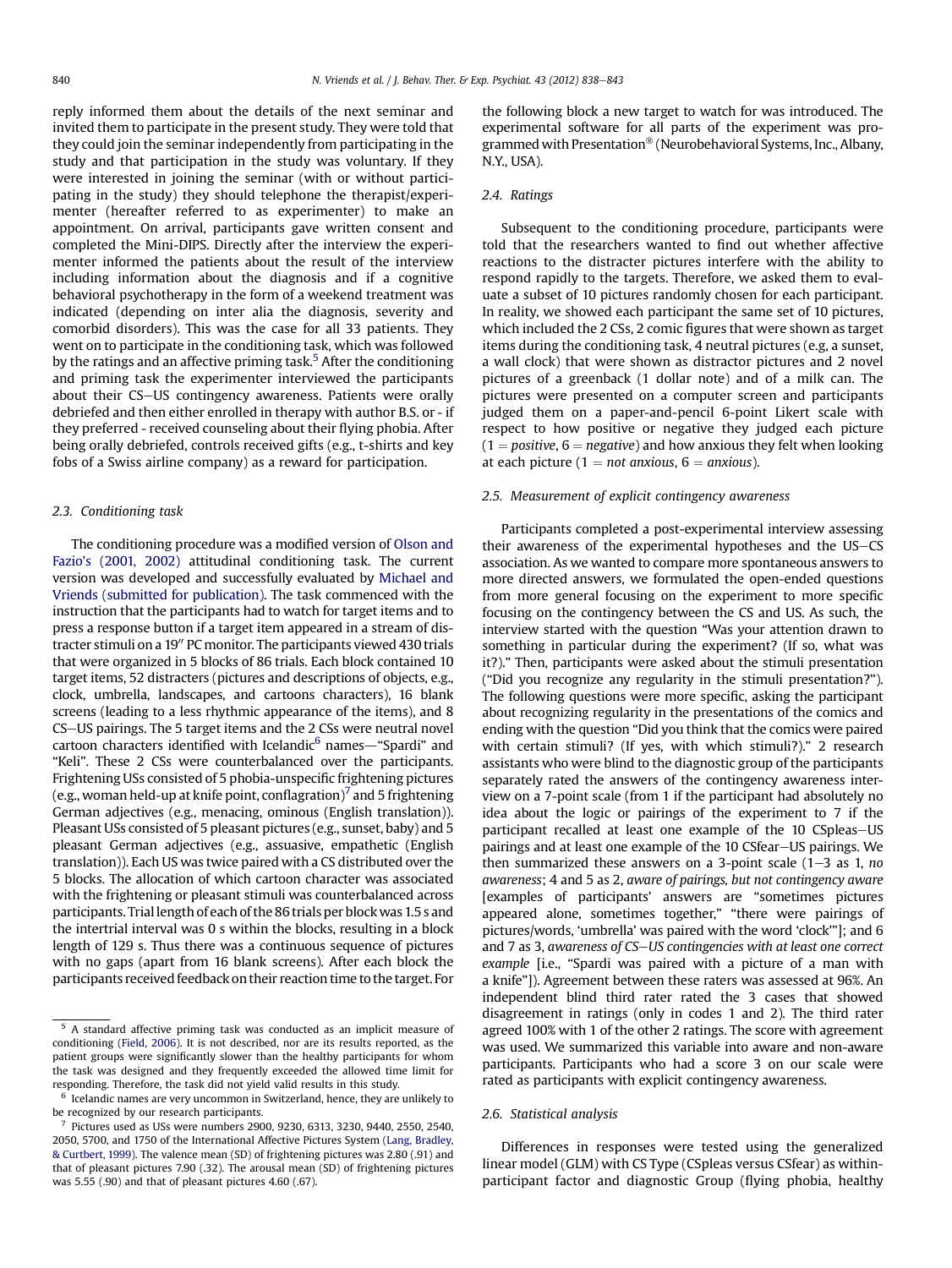4.5

controls) as between-participants factor. We expected that the CS paired with the frightening USs (CSfear) would be rated differently from the CS paired with the pleasant USs (CSpleas). Thus, successful conditioning should result in a main effect for CS Type. A significant interaction between Group and CS Type would indicate differences in conditionability across the groups, expressed as a difference in differentiating between the CSpleas and the CSfear. A significant main effect of Group for both CSs in flying phobia would indicate a stimulus generalization effect. To exclude a general negative rating effect in flying phobia, the mean ratings of 2 other comic figures were compared between the groups with a t-test. Differences in contingency awareness between the diagnostic groups were tested with a chi-square test. An alpha level of .05 determined statistical significance. Effect sizes were computed as partial Eta squared  $(\eta_{\rm p}^2)$  and reported as percentage of explained variance. Statistical analyses were carried out with SPSS 11 for Mac OS X.

#### 3. Results

#### 3.1. Did the conditioning procedure succeed?

As can be seen in Table 2, the main effect for CS Type was significant for fear and valence ratings of the counterbalanced CSs (resp.  $F(1, 70) = 5.635$ ,  $p = .020$ ,  $\eta_p^2 = 7.5\%$  and  $F(1, 70) = 4.876$ ,  $p = .031$ ,  $\eta_p^2 = 6.5\%$ ). The CS that was paired with frightening USs (CSfear) was rated significantly more frightening and more negative than the CS that was paired with pleasant USs (CSpleas) (see Fig. 1 for the means of the CSs in both groups), indicating successful conditioning on both rating scales.

#### 3.2. Associative learning in flying phobia

Although patients with flying phobia showed a higher discrimination between the CSs than healthy controls (HC) for fear ratings ( $\Delta$  CSpleas – CSfear = -.36 in patients with flying phobia versus  $\Delta$  CSpleas – CSfear = -.15 in HC, see Fig. 1), the CS Type  $\times$  Group interaction was not significant (F(1, 70) = .801,  $p =$  n.s.), but there was a significant Group effect ( $F(1, 70) = 4.077$ ,  $p = .047$ ,  $\eta_p^2 = 5.5\%$ ). Patients with flying phobia rated both CSfear and CSpleas more frightening than healthy controls. Main Group and CS Type  $\times$  Group interaction effects of the fear and valence ratings are also summarized in Table 2.

For valence there was no significant Group main effect  $(F(1,$ 70) = .003,  $p = n.s.$ ). Here, the CS Type  $\times$  Group interaction was significant (F(1, 70) = 5.287,  $p = .024$ ,  $\eta_{p}^{2} = 6.5$ %). Patients with flying phobia showed stronger discrimination between CSfear and CSpleas on the valence scale than the healthy controls  $(\Delta \text{ CSpleas} - \text{CSfear} = -.70 \text{ in patients with flying phobia versus}$  $\Delta$  CSpleas – CSfear = -0.03 in HC, see Fig. 1). A non-significant post hoc t-tests revealed that this discrimination was not specifically

Table 2

Main and interaction effect statistics of anxiety and valence ratings after the conditioning task.

| Factor                 | SS    | df | F    | p      |      |
|------------------------|-------|----|------|--------|------|
| Anxiety ratings        |       |    |      |        |      |
| CS Type                | 2.39  |    | 4.88 | .03    | 6.5% |
| Group                  | 15.12 |    | 4.08 | .05    | 5.5% |
| CS Type $\times$ Group | .39   |    | .80  | > 0.05 | 1.1% |
| Valence ratings        |       |    |      |        |      |
| CS Type                | 4.67  |    | 5.64 | .02    | 7.5% |
| Group                  | .01   |    | .00  | > 0.05 | .0%  |
| CS Type $\times$ Group | 4.34  |    | 5.29 | .02    | 6.5% |

*Note.* CS Type =  $CS_{\text{peas}}$  versus  $CS_{\text{fear}}$ , Group = patients with flying phobia versus healthy controls.



 $\blacksquare$  CS fear

Fig. 1. Means of conditioned stimuli (pleasant, CSpleas, and frigthening, CSfear) for both diagnostic groups (flying phobia patients vs. healthy controls, HC).

based on the more negative ratings of the CSfear nor on the more positive ratings of the CSpleas.

#### 3.3. General rating behavior

Patients with flying phobia (FP) and healthy controls (HC) rated 2 other comic figures that were not paired with USs similar (resp.  $M_{FP} = 1.87$ ,  $M_{HC} = 1.64$ ,  $t = 1.056$ ,  $p = n.s.;$   $M_{FP} = 2.39,$   $M_{HC} = 2.63$ ,  $t = -1.007$ ,  $p =$  n.s.). Both groups also rated 2 novel pictures that were not shown during the conditioning task similarly (fear  $M_{FP} = 2.05$ ,  $M_{HC} = 1.68$ ,  $t = 1.632$ ,  $p = n.s.$ ; valence  $M_{FP} = 2.22$ ,  $M_{HC} = 2.24$ ,  $t = .107$ ,  $p = n.s.$ ). Thus, patients with flying phobia did not show a general elevation in rating behavior.

## 3.4. Explicit awareness of contingency and stronger associative learning in flying phobia patients

1 (3%) of 33 patients with flying phobia and 9 (23%) of 39 healthy controls were explicitly aware of the contingency between at least 1 of the 20 US-CS pairings. A chi-square test revealed that patients were significant less explicitly contingency aware ( $\chi^2 = 3.999$ ,  $p = .046$ ) than healthy controls. Thus, it seems unlikely that increased awareness accounted for the associative learning effects in patients with flying phobia.

### 4. Discussion

In this study we found that after a conditioning procedure, in which 1 neutral stimulus was paired with pleasant and 1 neutral stimulus was paired with frightening pictures and words, patients with flying phobia rated both stimuli as more frightening, and discriminated better between the stimuli on valence ratings than healthy controls. The effects in this study were small, though they are remarkable in the light of the used conditioning paradigm that interspersed 40 conditioning trials with mild USs into a detection task that displayed hundreds of words and pictures, making the experimental conditioning procedure lifelike.

The finding of increased CRs with respect to the fear rating fits well with other associative learning studies that found larger CRs (indicating enhanced fear) among patients with anxiety disorders vs. controls to both the unpaired and paired conditioned stimulus ([Fayu, 1961; Grillon & Morgan, 1999; Orr et al., 2000; Peri et al.,](#page-5-0)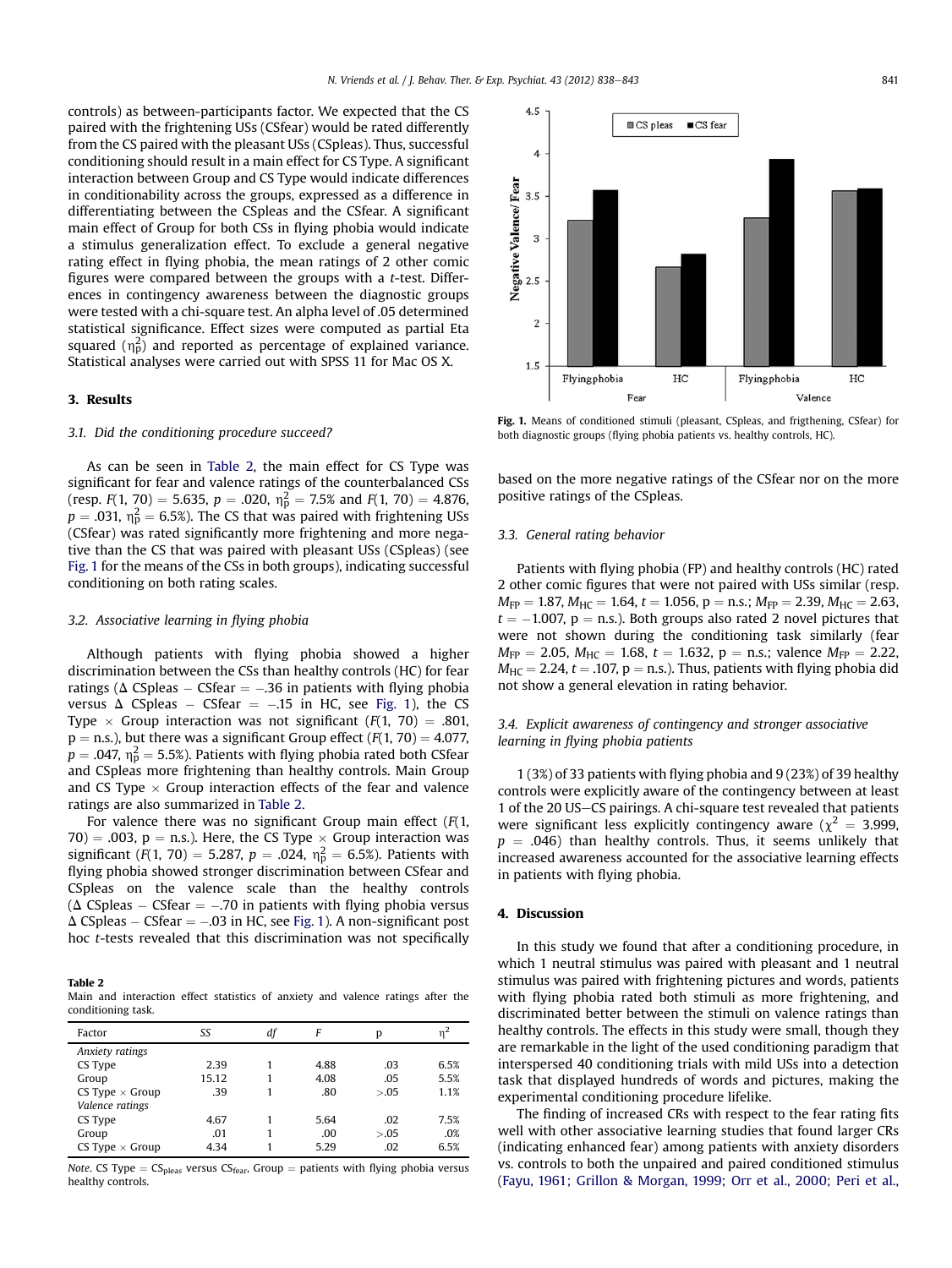[2000; Wessa & Flor, 2007\)](#page-5-0). Increased fear for both CSs among patients possibly indicates generalization of fear ([Mineka &](#page-5-0) [Zinbarg, 1996](#page-5-0)) or may be understood as a deficiency to process the safety information that distinguishes the CS paired with pleasant USs from the CS paired with frightening USs ([Davis et al.,](#page-5-0) [2000](#page-5-0)). That both CSs were rated as more frightening could also be interpreted as the result of a general bias of the patient group to rate stimuli in general as more frightening/negative. However, patients with flying phobia in the present study did not rate other comic figures that were not paired with USs or novel pictures as more frightening or more negatively valenced than the healthy controls.

Regarding valence ratings, we found better discrimination between the CSpleas and CSfear in patients with flying phobia than in healthy controls. Enhanced discrimination between CSs in patients with anxiety disorders compared to healthy controls has been reported in other studies as well [\(Orr et al., 2000;](#page-5-0) [Schweckendiek et al., 2011\)](#page-5-0) and is usually interpreted as enhanced conditionability [\(Orr et al., 2000](#page-5-0)). As the present study included pleasant USs (instead of the absence of USs, which is usually the case in aversive conditioning paradigms), it remains open whether the current results reflect the same conditioning mechanism.

Inconsistencies between different outcome measures are, however, not exceptional in conditioning studies [\(Blechert et al.,](#page-5-0) [2007; Hermann et al., 2002](#page-5-0)). For example, [Schweckendiek et al.](#page-5-0) [\(2011\)](#page-5-0) found a similar inconsistency. Patients with spider phobia rated the CS, which was paired with aversive non-phobic USs, as more unpleasant but not more fear-inducing compared to the CS that was paired with neutral USs, indicating better discrimination between the CSs regarding valence ratings but not fear ratings. It seems that valence learning and fear learning are 2 different processes that can occur in parallel, but that can also be dissociated. Indeed in the past decade evaluative conditioning (which refers to changes in the liking of a stimulus) and fear learning have been recognized as distinct processes (see for an overview [De Houwer,](#page-5-0) [Thomas, & Baeyens, 2001\)](#page-5-0). Although changes in valence can be observed in fear learning paradigms, these do not necessarily go hand in hand with changes in fear. As a matter of fact, there can be strong dissociations (e.g., [De Houwer et al., 2001; Vansteenwegen,](#page-5-0) [Francken, Vervliet, De Clercq, & Eelen, 2006](#page-5-0)). Nevertheless the present findings with respect to the fear and valence ratings might both be interpreted as stronger conditioning in flying phobia because in both cases the CR to the CSfear is higher in patients than in controls.

How can the present findings contribute to the etiology of specific phobia? First, we showed that a conditioning paradigm, in which the USs are mild and interspersed within a row of distracting stimuli, can successfully associate fear to neutral stimuli. Such a paradigm is useful to investigate anxiety disorders, in which mild aversive experiences might play a role in the development or persistence of the disorder. This might, for example, be the case in conditioning through fear information [\(Field, 2006](#page-5-0)) as in children who have a dentist phobia without having ever been to the dentist. They might have heard frightening stories (hence mildly aversive US) about the dentist, which has contributed to the development of the phobia. The assumption that associative learning through mild stimuli such as information might play a role in flying phobia has a logical fit with the findings of [Nousi, Haringsma, Van Gerwen and](#page-5-0) [Spinhoven \(2008\)](#page-5-0), who found that 8.7% of their large sample with adults who applied for a flying phobia treatment program had never even flown before. Further, of those who had flown, 85.6% indicated that their flights had been uneventful. [Nousi et al.](#page-5-0)'s results indicate that other ways than direct aversive conditioning also play a role in the development of flying phobia. Associative learning through mild USs might be one of those. Second, the finding that patients with flying phobia showed stronger CRs at both outcome measures of the CSfear may indicate that conditioning mechanisms contribute to the development of a specific phobia. Patients with flying phobia might have had stronger CRs during frightening events associated with flying (frightening media, accident, strong turbulence) than people who did not develop a flying phobia after a frightening flying experience. Such a mechanism would explain the findings of retrospective studies, in which patients with flying phobia as well as healthy controls reported aversive associative learning events, but only the patients subsequently developed a phobia [\(Schindler et al., submitted for](#page-5-0) [publication; Wilhelm & Roth, 1997\)](#page-5-0).

The current study has several strengths and limitations. The comparison of a clinical sample with healthy controls and the use of a conditioning paradigm with both mildly aversive and positive USs interspersed within a row of distracters represent strengths. These aspects of our laboratory investigation in associative learning closely approximated real-life learning conditions reported by patients (e.g., media or information learning). Indeed, we found that most participants were not aware of the CS-US pairings. However, we only included a verbal explicit contingencyawareness test, which might not reflect all types of knowledge that participants have about the contingency ([Field, 2000](#page-5-0)). It might be possible that a participant cannot spontaneously recall the CS-US pairings, but would recognize these pairings, if they would be depicted. Thus, future studies should also measure contingency awareness with an expectancy dial ([Purkis & Lipp, 2001](#page-5-0)), measure CS-US contingency between the trials ([Lovibond & Shanks, 2002\)](#page-5-0) or use a recognition task [\(Pleyers et al., 2007\)](#page-5-0), optimally discriminated for US valence and US identity awareness [\(Stahl, Unkelbach,](#page-5-0) [& Corneille, 2009\)](#page-5-0). On the other hand, the observation that the present associative learning effect for participants with flying phobia appears to have been obtained in the absence of contingency awareness is consistent with findings that typically distinguish the surveillance paradigms (as performed in the present study) and picture-picture paradigms without such a surveillance task (see [Jones, Olson, & Fazio, 2010\)](#page-5-0).

Furthermore, the study paradigm had the advantage of investigating aversive and appetitive conditioning at the same time, although the present results do not consistently demonstrate that flying phobia is associated with enhanced appetitive and/or fear conditioning. Also, ratings of the CSs prior to conditioning would make investigation of the change of fear and valence of the CSs through conditioning possible. The disadvantage of such a procedure would most likely be enhanced contingency awareness and making the procedure less life-like. Due to the length of the paradigm, we did not include an extinction procedure. Future studies should include such a phase. Several studies on associative learning in anxiety disorders have found clinically relevant differences between patients with anxiety disorders and healthy controls within the extinction phase of associative learning paradigms. Patients with anxiety disorders show slower extinction of learned associations [\(Blechert et al., 2007; Guthrie & Bryant, 2006; Orr](#page-5-0) [et al., 2000; Peri et al., 2000\)](#page-5-0).

Our findings indicate that stronger associative learning plays a role in the development of flying phobia. A related issue requiring investigation is whether persons who develop flying phobias show stronger associative learning before the onset of the phobia. Moreover, it would be important to assess whether the effect of subjective valence and fear ratings are associated with avoidance behavior, or associated with more automatic neurobehavioral responses, such as amygdala activation or the size of the hippocampus, that would best be measured with psychophysiological and imaging techniques. Finally, future research is needed to